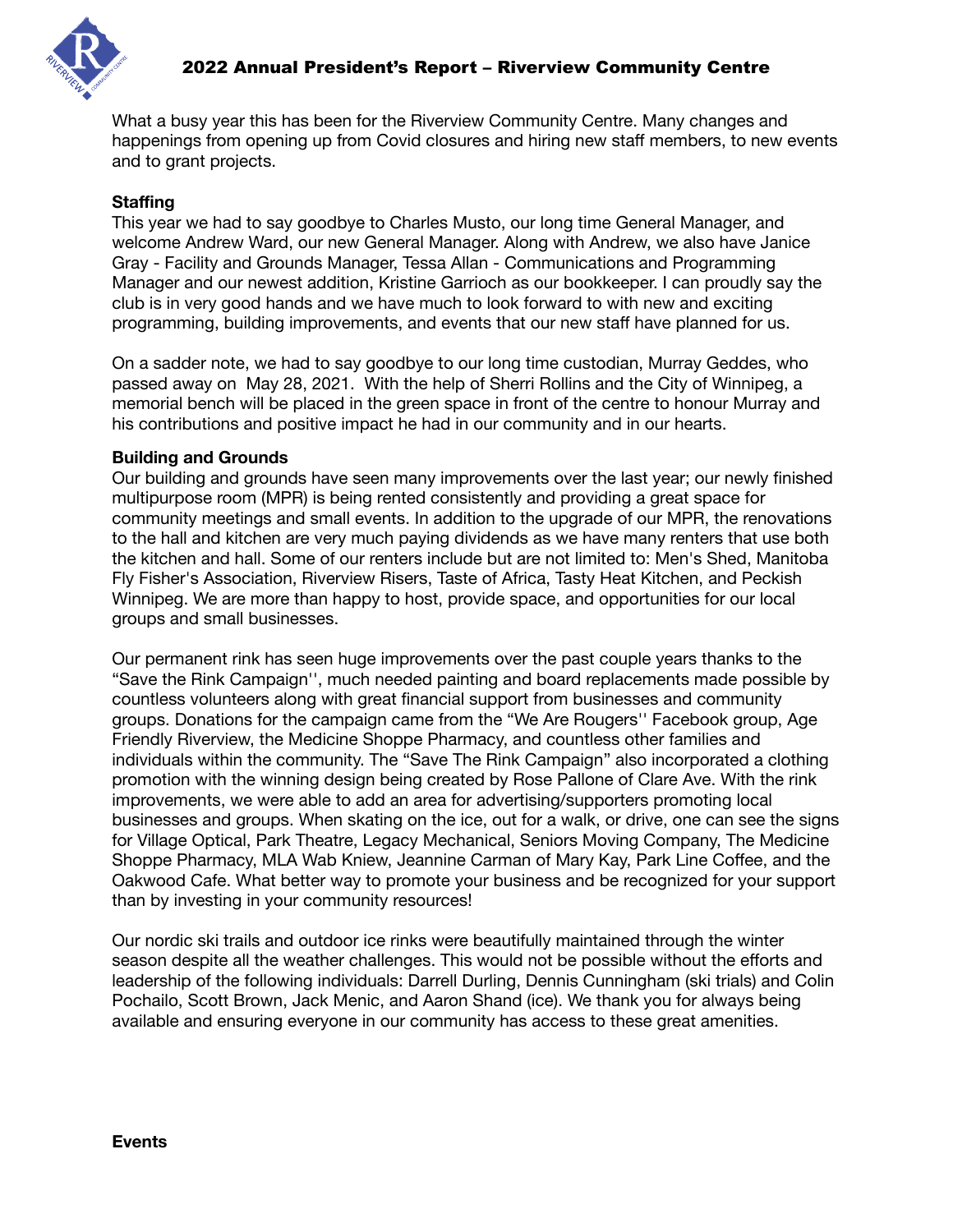

This past year, despite all the hardships and struggles we faced with the pandemic and restrictions, we were able to welcome back some long time favourite events in addition to some new ones. Last summer we offered summer camps consisting of 7 weeks of activities enjoyed by over 100+ kids. We were able to enjoy each other's company at the fall supper which was also successful by bringing in funds for the club as well as bringing the community together, huge thanks goes Paul Trevenan, Harold Kluger, Natalie Isford, Jean Altemeyer, Dennis Cunnignham, Julie Strong, Ben Morrison, and many more . Our garage sale was also a huge success like always thanks to the hardwork and leadership of Kathy Larson, Steve Lennon, and Cathy Land. Our Annual Fund Drive could not have been a success without Randi Hunter and Heather Smith, many thanks. Two of our new events happened this year with Movie Night in the rink and Skate with Santa. Much fun was had by all, but could not have happened without the audio and video expertise of our Board Member, Dominic Lloyd. The Frostbite River Run brought us into the depths of winter, and the 4x4 Hockey Tournament brought us out. Both events were a great success and were made possible by the leadership of Dennis Cunningham for the Frostbite Run, and Aron Brown, Scott Brown, and Colin Pochailo for the 4x4 Hockey Tournament. Going into a hopefully more Covid free year, we are looking forward to hosting new events like a community puzzle night, games night, music events and bringing back past events such as the Spring Carnival, Kids Hockey Tournament, Winterfest and Trivia Night.

### **Programming**

Programming this year was very diverse, consisting of sports, art programs, and interest-based classes for all ages and skills as you can see in the chart below.

| Sports                            | Mini Soccer, Youth Basketball, Youth Soccer, Softball, Baseball, Youth Indoor<br>Basketball, Youth Indoor Soccer, Jackrabbit Hockey, Adult Indoor Basketball,<br>Riverview Rowdies (Adult Indoor Soccer), Grey Hares Hockey |
|-----------------------------------|-----------------------------------------------------------------------------------------------------------------------------------------------------------------------------------------------------------------------------|
| Programs<br>and<br><b>Classes</b> | Pound Fitness, Magic Lessons, Grenfell Art Group, Seniors Fitness, Summer<br>Camp                                                                                                                                           |

Here are some notable points from this year's programming.

- Grey hares We had another successful year. We did not hold a tournament but hopefully next year. A huge thanks to the volunteer coaches Dave Bynski and Ryan Rolston.
- Softball Brad Ewankiw has taken up the reins as convenor for this year big thank you to Brad. Last season, a few girls were transferred out to other clubs to play and we were able to host a U14 team. By all accounts, the girls had a great season with much fun to be had. A huge thank you to all the volunteer coaches who gave their time and talents to help make softball a reality for our Riverview girls.
- Baseball We are looking forward to our first May/June baseball season since 2019! This year we had 34 players register for baseball at RVCC, ranging in age from 5 to 17 years old. Team formation will be completed by next week and the season will hopefully start the week of May 9th. We will host teams at the 7U and 9U levels, and the 11U and older players will combine with Fort Garry CC and South Winnipeg CC. Regular season and playoffs (for 11U and up) will be completed by the end of June.
- Mini Soccer Trisha Faurschou has taken over as our new Mini Soccer Convener. We have 145 kids registered, the season is set to start the second week of May. After two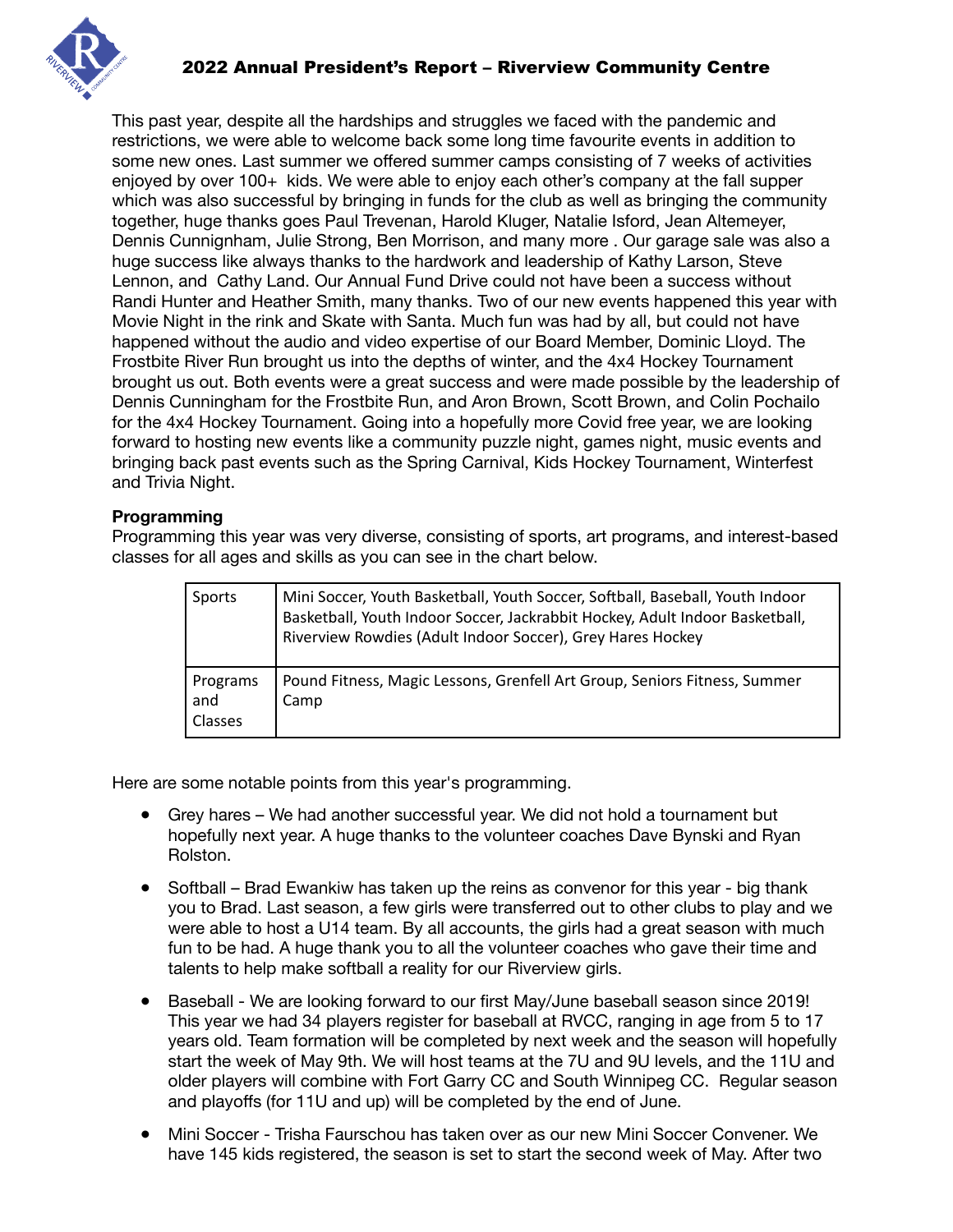

years of hiatus due to Covid, we are resuming to play against Wildwood, Lord Roberts, and Fort Garry.

● Youth Soccer - This is Ryan Proulx's last year of being our youth soccer convener. We thank him for his many years of volunteer service and wish him well.

I want to take this opportunity to thank all the volunteers, as I'm sure I have missed a few or many, but we truly appreciate the time, effort and passion you all contribute to making this an amazing community centre and neighbourhood hub. Not only do I want to thank the volunteers, but also their families for being so understanding of the time the volunteers dedicate to our community centre. Without all of you, none of this would be possible.

For the upcoming year, our goal is to reach more individuals in our community and provide greater opportunities for learning, activities and camaraderie. If you have any suggestions, ideas or plans for bringing our neighbours together, please feel free to reach out at any time.

## **Neighbourhood Group Liaison Report - May Wady**

In the fall of 2021, I began acting as a liaison between the RVCC Board and 3 neighbourhood volunteer groups who are working to enhance the community. The three groups are: Age-Friendly Riverview, Trees Riverview, and Friends of Fisher Park. At each monthly RVCC board meeting I provided an update about each group's activities. Then I shared RVCC Board ideas and suggestions regarding each group's activities with each group. This helped RVCC and each group work together where possible and facilitated communication with the community. With the proposed changes to the constitution this role would become formalized as the Neighbourhood Group Liaison Director. Other Riverview neighbourhood volunteer groups who are working to improve our neighbourhood are welcome to become part of this liaison process. Benefits include improved communication with the entire community and the possibility of joint projects and events between the volunteer group and RVCC.

### **New Constitution and Bylaws**

One of the main priorities was to review and introduce a new Constitution and Bylaws which was successfully passed at this year's AGM on April 28th 2022. This process and review was initiated by our Past President Dennis Cunningham, which we continued this year with great help from our board members: Dominic Lloyd, May Wady and Dennis Cunningham.

## **Social Media and Website**

Through the year we have seen some great improvements to the content of our website and social media platforms. One of the most exciting parts is our History Tab; it has copious amounts of Riverview history dating to the origins of the neighbourhood itself. Our Social Media platforms have been filled with updates and happenings of the club so we encourage all to follow us in order to get the most updated information.

### **New Outdoor Multi-purpose Community Rink and Recreation Space**

We were ecstatic to hear the news that our community centre has received significant funding from both the Federal (\$301,250) and Municipal governments (\$100,000). The project will enhance the year round outdoor activities for the Riverview community and surrounding neighbourhoods. The project will provide Riverview Community Centre with an excellent outdoor rink in the winter as well as a multi-purpose community hub in the summer, offering everything from sports like pickleball, ball hockey, and lacrosse to such community events as the spring carnival and much more. The opportunities this project will create for our centre and families is beyond measure. Along with this project, there will be a capital campaign to raise monies to cover the additional costs associated with our upgrades and renovations so please follow us on social media as details will be coming very soon.